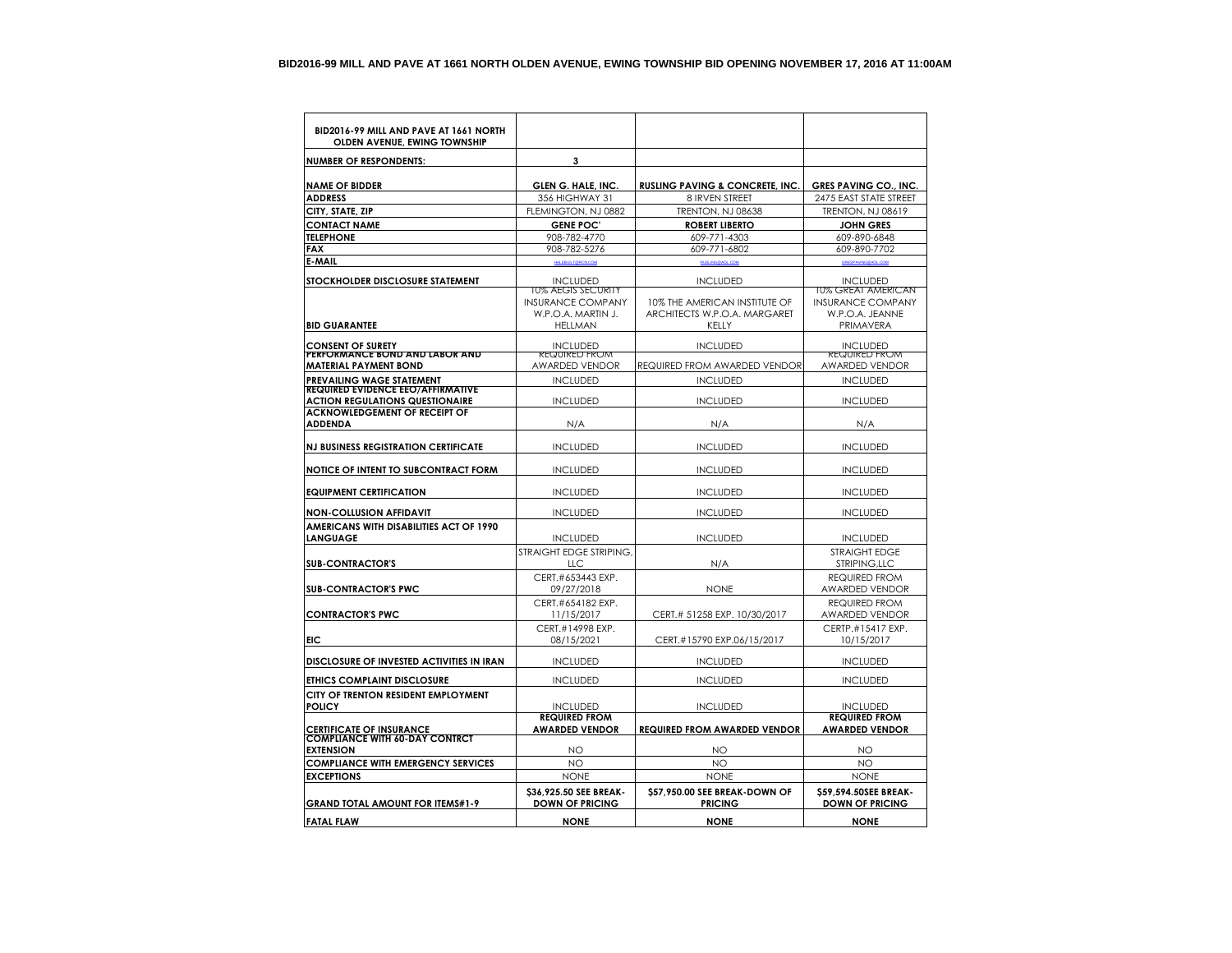# **TRENTON WATER WORKS**

### **Road Restoration Bid Proposal**

1661 N. Olden Ave., Ewing Township

|     |             |                                                                                                                                                            | Unit                        | Total  |
|-----|-------------|------------------------------------------------------------------------------------------------------------------------------------------------------------|-----------------------------|--------|
|     | Units       | Description                                                                                                                                                | Price                       | Price  |
|     |             | Mill 2" of Existing Roadway and Dispose of all Debris in                                                                                                   |                             | 8025   |
| 750 | SY          | Install 2" of Superpave (HMA9.5M64)                                                                                                                        |                             |        |
| 80  | LF          | Install 8" Yellow Center Line Traffic Lane Lines inside<br>Center Lane                                                                                     |                             | 416.   |
| 50  | LF          | Install 5 (five) White Traffic Lane Lines. Each Traffic<br>Lane Line is 10 L.F. (All in Southbound Lane)                                                   |                             | 129    |
| 300 | LF          | Install Center Lane Yellow Traffic Lines (150 L. F.<br>on both North Bound and South Bound of Center Lane)                                                 |                             |        |
|     | EA          | Provide Traffic Control, Signs, Cones and Detour Plan.<br>Plan must be submitted to M.C.D.O.T., TWW<br>and Ewing Township for approval. (including Police) | 7416                        |        |
| 16  | <b>CY</b>   | Excavation of an 8-inch in depth of designated areas of<br>Parking lot at 1661 North Olden Avenue and dispose of<br>spoils at TWW yard.                    | e<br>110                    | 760    |
| 70  | S.Y.        | Install 6-inch of D.G.A.B.C. in the excavated area of<br>parking lot. Temp in 3-inch lift.                                                                 | 28.79                       | 2009   |
| 70  | S.Y.        | Install 2-inch of I-5 F.A.B.C. mix on top of D.G.A.B.C. in<br>the parking lot                                                                              | <b>TOTAL</b>                | 36.925 |
|     | Qty.<br>750 | SY                                                                                                                                                         | designated area at TWW Yard |        |

NOTE: The quantities shown are approximate only and based on the concurrent judgement of the TWW and the jurisdiction having authority. The contractor shall review all submitted information and the area in where work is to be performed before preparing the bid. The extent of sub-base damage, removal and disposal of debris cannot be accurately determined until the actual excavation begins. An assumption of 2" Milling has been used for estimating purpose. For the Parking Lot repairs, a 8" Depth has been estimated for repairs.

Respectfully submitted:

GLEN G. HALE, INC<br>(Company)<br>356 HIGHWAY 31, FLEMINGTON, NJ OSTOS

 $10^{\circ}$ 

BID2016-99 MILL AND PAVE AT 1661 NORTH OLDEN AVENUE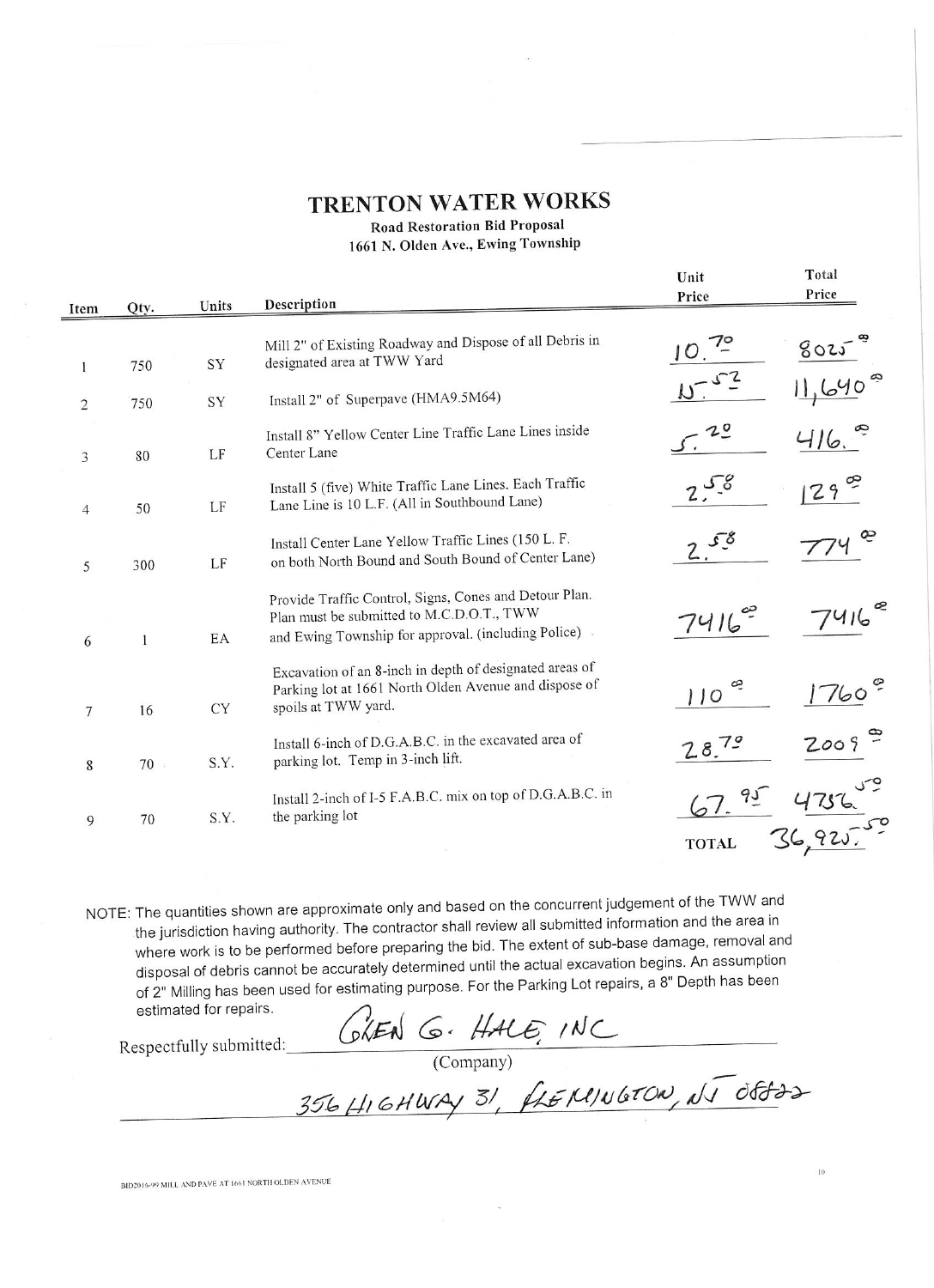### **TRENTON WATER WORKS**

**Road Restoration Bid Proposal** 

1661 N. Olden Ave., Ewing Township

|                 |      |           |                                                                                                                                                            | Unit         | Total |
|-----------------|------|-----------|------------------------------------------------------------------------------------------------------------------------------------------------------------|--------------|-------|
| Item            | Qty. | Units     | <b>Description</b>                                                                                                                                         | Price        | Price |
|                 |      |           |                                                                                                                                                            |              |       |
| 1               | 750  | SY        | Mill 2" of Existing Roadway and Dispose of all Debris in<br>designated area at TWW Yard                                                                    | 20.00        |       |
| $\overline{2}$  | 750  | SY        | Install 2" of Superpave (HMA9.5M64)                                                                                                                        | .00          |       |
| 3               | 80   | LF.       | Install 8" Yellow Center Line Traffic Lane Lines inside<br>Center Lane                                                                                     | 20.00        | 1,602 |
| $\overline{4}$  | 50   | LF        | Install 5 (five) White Traffic Lane Lines. Each Traffic<br>Lane Line is 10 L.F. (All in Southbound Lane)                                                   | 20.00        |       |
| 5               | 300  | LF        | Install Center Lane Yellow Traffic Lines (150 L. F.<br>on both North Bound and South Bound of Center Lane)                                                 | 15.00        |       |
| 6               | 1    | EA        | Provide Traffic Control, Signs, Cones and Detour Plan.<br>Plan must be submitted to M.C.D.O.T., TWW<br>and Ewing Township for approval. (including Police) | 3,600        | 600   |
| $7\phantom{.0}$ | 16   | <b>CY</b> | Excavation of an 8-inch in depth of designated areas of<br>Parking lot at 1661 North Olden Avenue and dispose of<br>spoils at TWW yard.                    | 50,00        |       |
| 8               | 70   | S.Y.      | Install 6-inch of D.G.A.B.C. in the excavated area of<br>parking lot. Temp in 3-inch lift.                                                                 | 20.00        |       |
| 9               | 70   | S.Y.      | Install 2-inch of I-5 F.A.B.C. mix on top of D.G.A.B.C. in<br>the parking lot                                                                              | 11.02        |       |
|                 |      |           |                                                                                                                                                            | <b>TOTAL</b> |       |

NOTE: The quantities shown are approximate only and based on the concurrent judgement of the TWW and the jurisdiction having authority. The contractor shall review all submitted information and the area in where work is to be performed before preparing the bid. The extent of sub-base damage, removal and disposal of debris cannot be accurately determined until the actual excavation begins. An assumption of 2" Milling has been used for estimating purpose. For the Parking Lot repairs, a 8" Depth has been estimated for repairs.

Rusling Paving & Concrete LLC Respectfully submitted:

BID2016-99 MILL AND PAVE AT 1661 NORTH OLDEN AVENUE

 $\overline{10}$